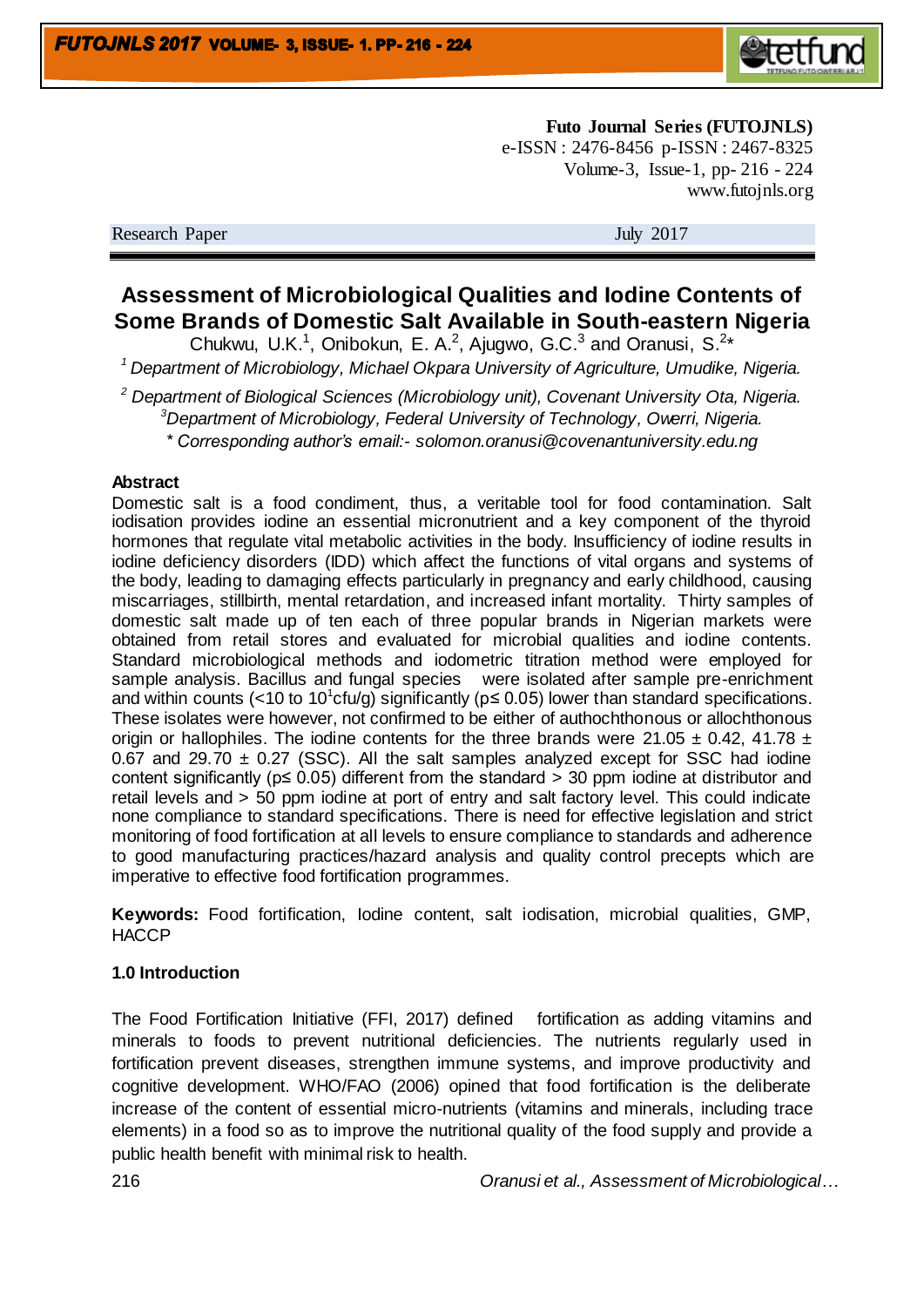

Micronutrients are used for the fortification because they are obtained in minute quantity from our normal meals. Nutrients generally used for fortification of food products include vitamin A, vitamin C, calcium, iron, vitamin D, vitamin E, vitamin K, thiamine, vitamin B  $(B<sub>1</sub>,$ B<sub>2</sub>, B<sub>6</sub>, and B<sub>12</sub>), foliate, iodine, zinc, copper and manganese (Allen *et al.*, 2003; FFI, 2017). Many foods, especially, the staple foods that are used as vehicles for fortification include: the whole wheat flour, maize flour, rice, sugar, salt, vegetable oils, dairy products and margarines (FAO, 1995; FFI, 2017).

Nigeria mandates the fortification of wheat and maize flour with vitamin A and iron, vegetable oil, and sugar with vitamin A. In addition, salt iodisation has been mandatory since 1993 (GAIN, 2014). Increasing the availability of fortified food in Nigeria was observed to be a critical pillar for the country's food and nutrition security plans. Scaling up the availability and consumption of fortified foods in Nigeria would contribute to the achievement of public health goals and a number of Sustainable Development Goals (SDGs), reduce the incidence of spina bifida in unborn children, anaemia among women of reproductive age and enhance cognitive development within the first 1000 days of life (GAIN, 2016).

Iodine is an essential micronutrient required by the body. It is an essential component of the thyroid hormones which affect the functions of vital organs and systems of the body particularly the brain, heart, liver, kidney and muscle. Inadequate production of the thyroid hormones results in a range of disorders collectively known as iodine deficiency disorders (IDD). These disorders include mental retardation, growth impairment, nervous system defects, goiter, reproductive disorders, and physical sluggishness, lower energy and productivity amongst other. The major damaging effects of IDD are in pregnancy and in early childhood resulting in miscarriage, stillbirth, cretinism, and increased infant mortality (Mannar and Dunn, 1995, Nwankwo *et al*. 2016).

Nigeria achieved over 95 percent level of salt-iodisation from from 1998 to 2004 (NDHS 2008), however, since Universal Salt Iodisation (USI) certification in 2005 and the formal recognition of the efforts of the Nigerian government in 2007 at the global Micronutrient Forum, financial support for the program to combat iodine deficiency disorders (IDD) decreased on the part of the government and donors (NDHS 2008). The usual monitoring of iodised salt at the factory, wholesale, retail and household levels became irregular and sporadic. USI regulations were hardly enforced, thus without the needed quality control, manufacturers and marketers also became complacent and failed to comply with the mandatory iodisation standard. This resulted in significant decline in the household consumption of adequately iodised salt, from 98 % in 2003 to 52 % in 2008 (NDHS, 2008). Sablah *et al*. (2013) observed that the impact of food fortification occurs among populations with expected access to adequate quantities of sufficiently fortified foods to meet targeted nutritional needs.

Domestic salt is an essential condiment often added to food at any stage before consumption. The use of this condiment as 'ready-to-eat-food' when no further heat treatment or processing is required before consumption makes salt a veritable tool for introducing microbial contaminants into food. The aim of this work therefore is to evaluate the microbial qualities of some popular brands of domestic salt in Nigeria, determine the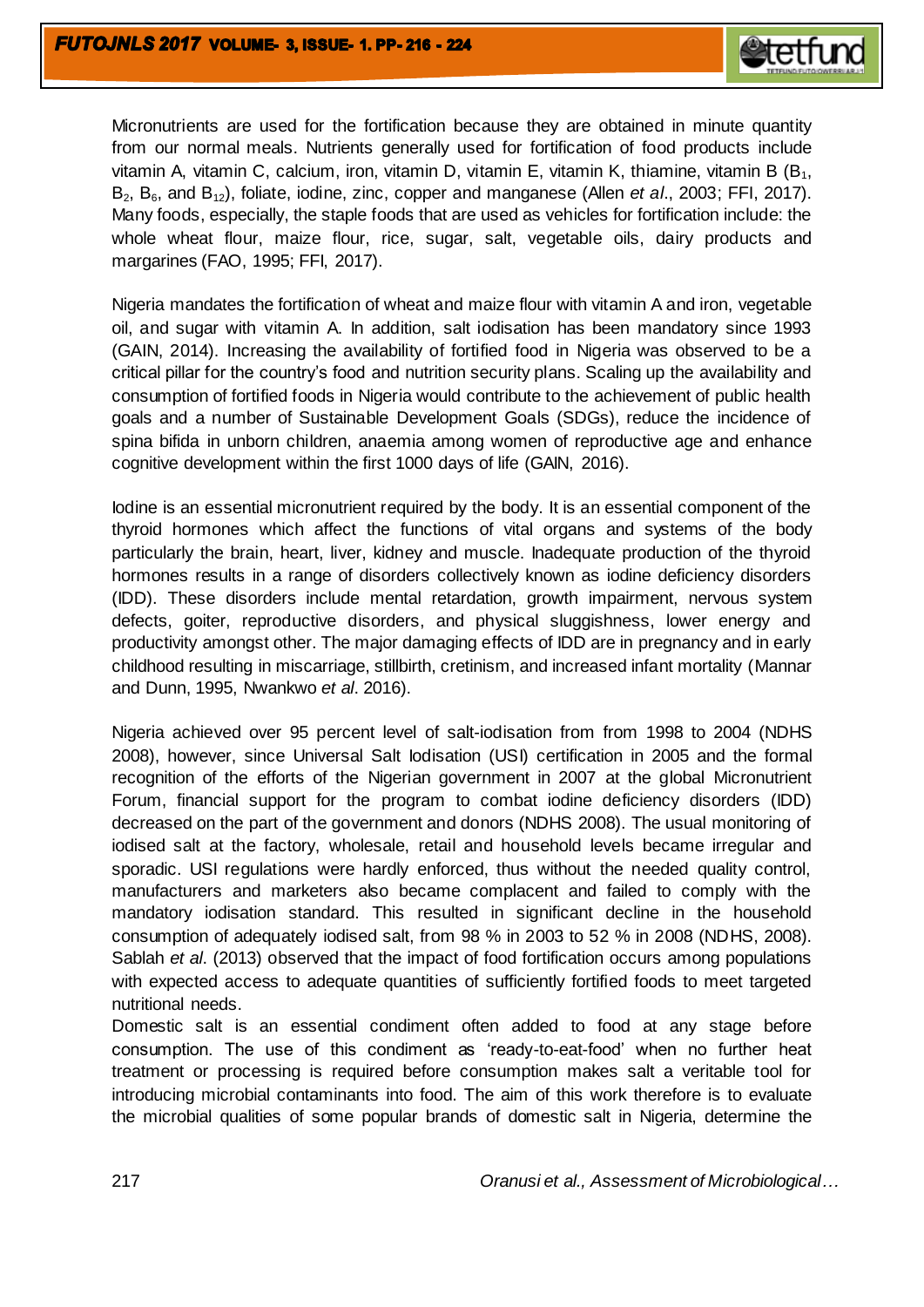

level of iodine fortificants in these brands of salt products, and assess the relationship between the fortificant iodine and the microbial load.

## **2.0 Materials and Method**

## **2.1 Sample Collection**

Thirty domestic salt samples made up of ten each of products from companies A, B, C were purchased from supermarkets and retail stores in Onitsha in Anambra state, Owerri in Imo state and Aba in Abia state. The three states are in southeast of Nigeria. Onitsha is located in 6°09'60.00" N 6°46'59.99" E. Owerri is in 5°29'1.07" N 7°01'59.70" E while Aba is situated at 5°06'23.69" N 7°22'0.01" E. All samples purchased were within expiry date and there were no observable physical damage to the polyethylene packs. All the samples collected were adequately labeled as SSA (samples from company A), SSB (samples from company B) and SSC (samples from company C). They were aseptically conveyed in sterile specimen containers to the Department of Biological Science laboratory, Covenant University, Ota, Ogun state, Nigeria for microbiological and chemical analyses.

## **2.2 Determination of Microbial Load in Salt Samples**

Salt samples were mixed thoroughly and triplicate ten grams of each sample was homogenized in 90 ml sterile nutrient broth as diluents. The sample homogenates were further serially diluted in tenfold to 10 $^6$  using nutrient broth as diluents. Aliquot 0.1 ml of appropriate dilutions of the sample homogenates were inoculated onto triplicate plates of nutrient agar (Oxoid, England) for total aerobic plate count (TAPC) and isolation of contaminating heterotrophic organisms. MacConkey agar (Biolab, Hungary), eosin methylene blue (EMB ) agar and broth (HiMedia, India) were inoculated for coliform count, isolation and coliform tests. Potato dextrose agar (PDA) and mannitol salt agar (MSA) (both from Biolab, Hungary) were inoculated for count and isolation of fungi and Staphylococci respectively. The PDA plates were incubated for 3-5 days at room temperature 28±3°C while all other plates were incubated at 37°C for 24 to 48 h. Sample homogenates in nutrient broth were also incubated for 24 h at 37°C for resuscitation (pre-enrichment) and subsequently inoculated on all the media as described above. At the end of incubation period, colonies were counted using the digital colony counter (Gallenkamp, England) and mean total microbial counts was expressed as colony forming units per gram (cfu/g) of sample.

Colonial morphology and other cultural characteristics was observed and recorded and pure cultures of microbial isolates were obtained by repeated sub-culturing on appropriate media. Preliminary identification of bacterial isolates was based on cultural, morphological and basic biochemical characteristics; Gram staining, catalase activity, indole, methyl red, Voges proskaur test, motility, citrate utilization, urease production, oxidase, starch hydrolysis, gelatin liquefaction, coagulase and fermentation of sugars. Further identification of bacterial isolates was based on standard bacteriological procedures (Jolt *et al*., 1994) and employing the Biomerieux® sa API system. Confirmation for coliform organisms was based on presumptive, confirmatory and completed tests following the description of Speck (1976) and Oranusi *et al*., (2013). Fungal isolates were identified based on cultural and morphological characteristics, pigmentation on media, and microscopic characteristics, sporulation, mycelia arrangement, and sugar assimilation tests and with reference to standard identification key and atlas (Tsuneo, 2010).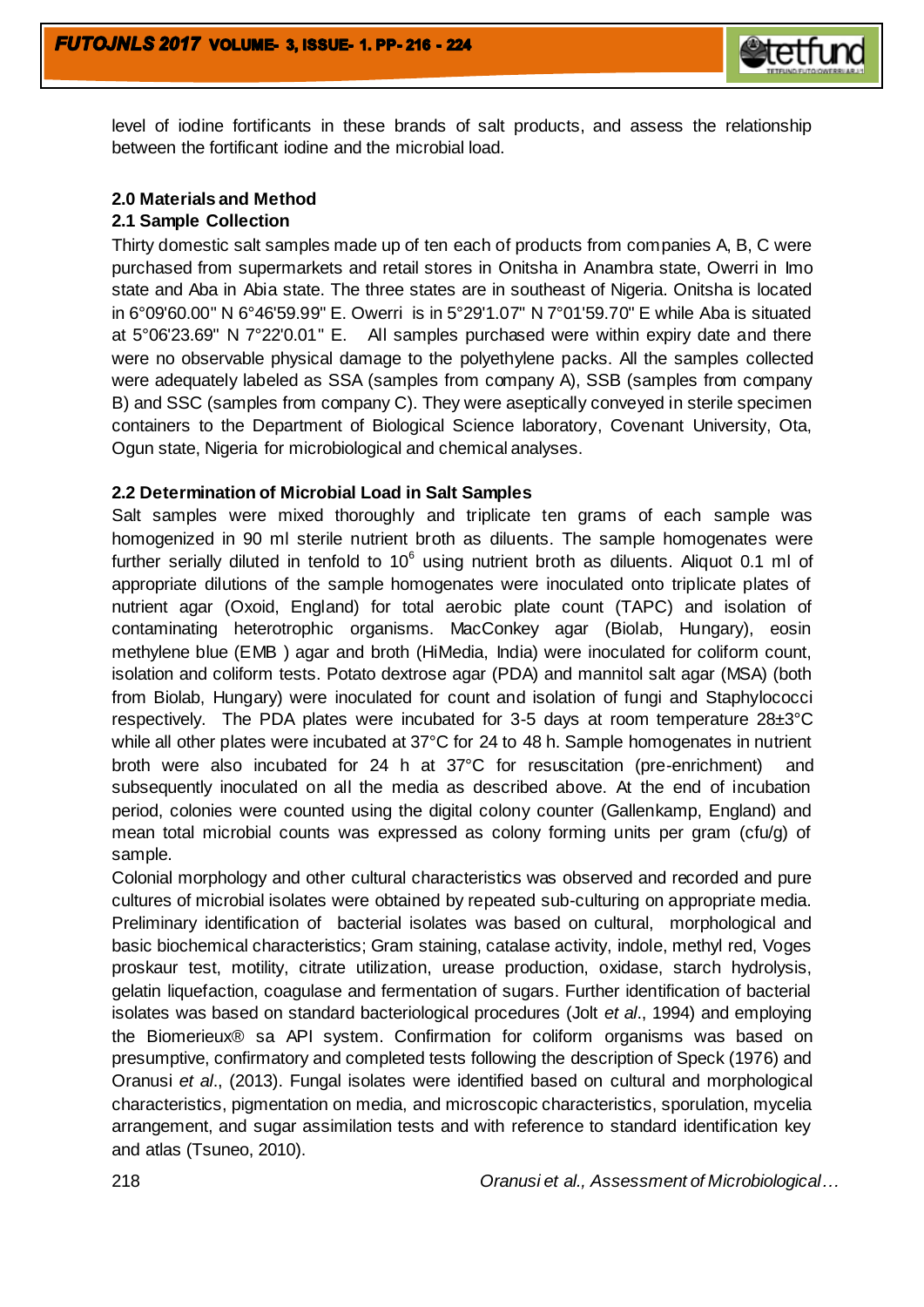

## **2.3 Determination of Iodine content of Salt Samples by Iodometric Titration**

The salt iodine content was determined by standard iodometric titration method and estimated in mg/kg (ppm) following the description of EuSalt Sodium Chloride Analytical Standard (2005) and Ashwini *et al.* (2013). Fifty (50) grams of salt was dissolved in water and made up to 250 ml in a volumetric flask. Aliquot 1ml of 1mol/l tetraoxosulphate-6- acid  $(H<sub>2</sub>SO<sub>4</sub>)$  was added to liberate free iodine from the salt sample. Excess potassium iodide (KI) (5 ml of 100 g/l) was added to solubilize the free iodine, which is quite insoluble in pure water under normal conditions. The free iodine was titrated with 0.0025 mol/l sodium thiosulphate. Starch was added as an external indicator, it produce blue colour on reaction with the free iodine. When it is added near the end of the titration when only a trace amount of free iodine is left, the loss of the blue colour (end point) indicates that no free iodine is left in the reaction with sodium thiosulphate. The amount of sodium thiosulphate which is used is proportional to the amount of free iodine which is liberated from the salt.

### **Calculation:**

Iodine, mg/kg (ppm) = titration volume (ml)  $\times$  21.15  $\times$  Normality of sodium thiosulphate  $\times$ 1000 / weight of salt sample weight (gram). (1)

### **2.4 Statistical Analysis**

Data were expressed as mean  $\pm$  standard error of the samples. The mean microbial counts and mean fortificants levels were compared using analysis of variance (ANOVA). The least significant difference (LSD) was used to separate variance means. A probability value  $p \leq$ 0.05 was considered significant in all cases. Also the relationship between microbial counts and the fortificants were determined using Pearson's correlation method. Correlation was considered significant at the 0.05 level (2-tails).

#### **3.0 Results**

Bacillus and fugal species were scantily isolated after resuscitation that enhanced the chances of microbial survival. Tables 1 and 2 shows the mean microbial counts (total aerobic plate count, total fungal count, total staphylococcal count, and total coliform count) from the salt samples before and after resuscitation. Samples of brands SSA and SSC had TAPC to the level of 10<sup>1</sup>cfu/g sample. TFC were <10 while staphylococci and coliforms were not detected. The counts obtained were significantly ( $p \le 0.05$ ) lower when compared to the International Commission on Microbiological Specifications for Foods (ICSMF), 1996 general microbiological reference criteria for foods requiring further cooking at temperature above  $70^{\circ}$ C ( $>70^{\circ}$ C) and reference sampling plans for spices, condiments, and gums.

Table 3 shows the mean values of iodine contents for samples SSA, SSB, and SSC respectively. In comparison to the Government approved level, the iodine content of SSA was significantly ( $p \le 0.05$ ) lower while the iodine content of SSB was significantly ( $p \le 0.05$ ) higher. There is no significant ( $p\geq0.05$ ) variation between iodine content of SSC and Government approved level. The results showed iodine contents/levels of the salts was negatively correlated ( $r = -0.815$ ,  $p \le 0.05$ ) with microbial loads/counts (TAPC and TFC).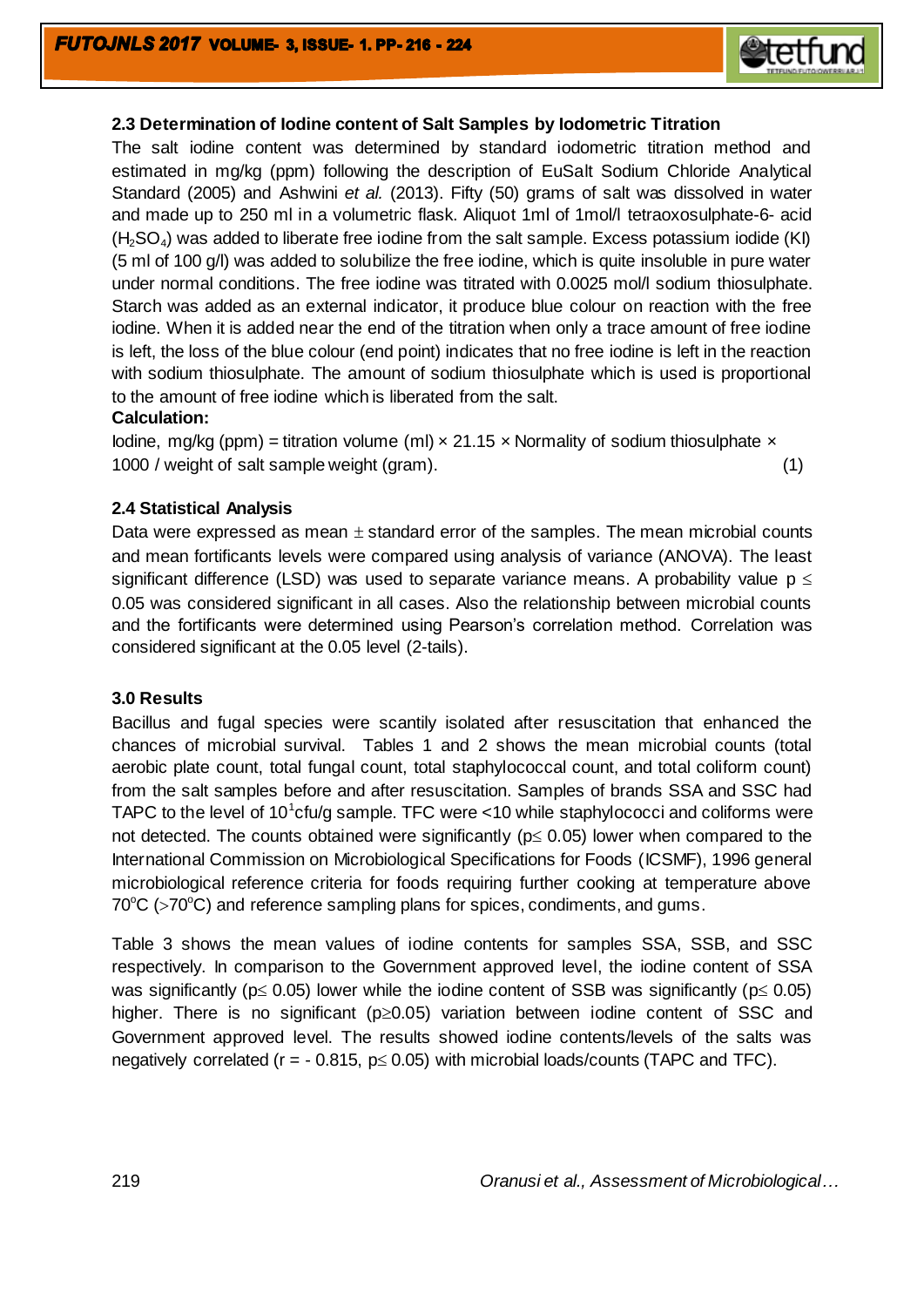

|  |  | Table 1: Mean ( $\pm$ SEM) total microbial count (cfu/g) before resuscitation |
|--|--|-------------------------------------------------------------------------------|
|--|--|-------------------------------------------------------------------------------|

| Parameter   | <b>SSA</b>     | <b>SSB</b> | <b>SSC</b>     | ICMF, 1996<br>standard   |
|-------------|----------------|------------|----------------|--------------------------|
| <b>TAPC</b> | $3.0 \pm 0.00$ | -          | $4.0 \pm 0.00$ | $5 \times 10^5 \pm 0.00$ |
| <b>TFC</b>  | $2.0 \pm 0.00$ | -          | $2.0 \pm 0.00$ | $1 \times 10^2 \pm 0.00$ |
| <b>TSC</b>  | ۰              | $\,$       |                | $1 \times 10^4 \pm 0.00$ |
| <b>TCC</b>  | -              | -          |                | -                        |

Key: TAPC = Total Aerobic Plate Count, TFC = Total Fungal Count, TSC = Total Staphylococci Count, TCC= Total Coliform Count, SSA = Salt sample company A, SSB = Salt sample company B, SSC = Salt sample company C, SEM = Standard Error of Mean

| Table 2: Mean $(\pm$ SEM) total microbial count (cfu/g) after resuscitation |                              |            |                              |                            |  |
|-----------------------------------------------------------------------------|------------------------------|------------|------------------------------|----------------------------|--|
| Parameter                                                                   | <b>SSA</b>                   | <b>SSB</b> | <b>SSC</b>                   | ICMF, 1996<br>standard     |  |
| <b>TAPC</b>                                                                 | $1.1 \times 10^{1} \pm 0.00$ | ~10        | $1.0 \times 10^{1} \pm 0.00$ | $5 \times 10^{5} \pm 0.00$ |  |
| <b>TFC</b>                                                                  | ~10                          | ~10        | ~10                          | $1 \times 10^2 \pm 0.00$   |  |
| <b>TSC</b>                                                                  | -                            | ۰          | $\overline{\phantom{a}}$     | $1 \times 10^4 \pm 0.00$   |  |
| TCC                                                                         |                              |            |                              |                            |  |

Key: TAPC = Total Aerobic Plate Count, TFC = Total Fungal Count,TSC = Total Staphylococci Count, TCC= Total Coliform Count, SSA = Salt sample company A, SSB = Salt sample company B, SSC = Salt sample company C, SEM = Standard Error of Mean

#### **Table 3: Mean (±SEM) iodine contents (ppm) of the samples**

| Fortificant | <b>SSA</b> | <b>SSB</b>                                                                   | <b>SSC</b> | <b>GAL</b>                                                          |
|-------------|------------|------------------------------------------------------------------------------|------------|---------------------------------------------------------------------|
| lodine      |            | $21.05 \pm 0.42$ <sup>*</sup> $41.78 \pm 0.67$ <sup>*</sup> 29.70 $\pm 0.27$ |            | > 50 ppm iodine at port of<br>entry and salt factory level          |
|             |            |                                                                              |            | iodine at<br>- 30<br>ppm<br>$\geq$<br>distributor and retail levels |
|             |            |                                                                              |            | iodine<br>> 15<br>ppm<br>at<br>household level (UNICEF,<br>2006).   |

Key: \*Values differ significantly ( $p < 0.05$ ) from the GAL

SSA = Salt sample (company A), SSB = Salt sample (company B), SSC = Salt sample (company C), GAL = Government approved level, SEM = Standard error of mean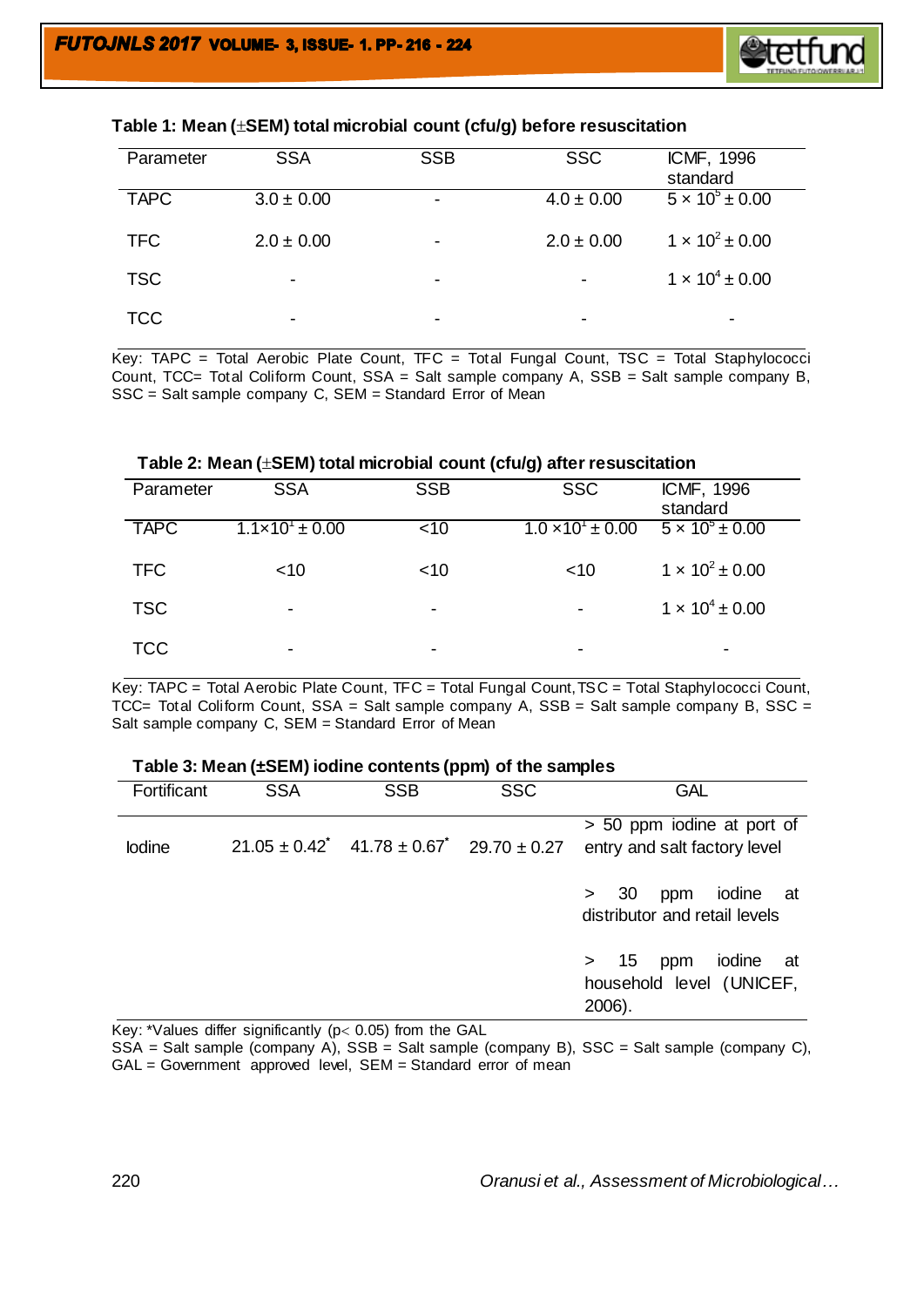

## **4.0 Discussion**

The result of this work shows that bacillus and fungal species were isolated from the samples. The near absence of viable microbial cells in the samples prior to resuscitation, and the scanty counts of few cells after resuscitation point to the fact that the domestic salts have good antimicrobial activities. (Bautista *et al*., 2008., Albarracin *et al*., 2010). This is corroborated by the negative correlation ( $r = -0.815$ ,  $p \le 0.05$ ) of iodine contents of the salts with microbial counts. Hallophiles are known to thrive in salt concentrations (Hedi *et al*. 2009, Casamayor *et al.,* 2013, and Yang, *et al*. (2016). The few bacterial and fungal cells obtained after resuscitation could have existed as spores or could be Hallophiles.

Bacillus and fungal species are known to be spore bearers and food contaminants (Chukwu *et al*. 2016). Although, all necessary aseptic measures to prevent microbiological contaminants were taken, the study, however, did not investigate to ascertain that the isolated organisms were of authochthonous origin and not just mere contaminants or organisms of allochthonous origin, introduced during sampling and handling, investigation was also not carried out at this level of the work to establish if the isolates were hallophiles. Bacillus species and several other hallophiles have however, been isolated from salt and saline environments (Russel (2000), Van-der-Heide (2002), Hedi *et al*. (2009), Weimer *et al*. (2009), Oren *et al*. (2009), Oren, (2013), Casamayor *et al* (2013), and Yang, *et al*., 2016) The absence of coliforms which are indicator organisms of faecal contamination (Aydin *et al*., 2009) and staphylococci which are normal human flora often implicated in food contamination (Rohilla, 2010) could be attributed to the antimicrobial activity and extreme harsh environmental condition presented by domestic salt.

The government approved levels of iodine in domestic salt is > 50 ppm (mg/kg) iodine at port of entry,and salt factory level, > 30 ppm iodine at distributor and retail levels, and > 15 ppm iodine at household level (UNICEF, 2006). Samples used in this work were from retail stores, thus the iodine levels for samples of brand SSA examined was significantly lower (p< 0.05) than the Federal government specification. The low level of iodine fortificant in products SSA could be due to deliberate under fortification by the manufacturers or loss of iodine by oxidation in the course of storage and handling of products. Potassium iodide in salt is known not to be very stable; it can easily be oxidized to molecular iodine and lost by evaporation. Iodine is also easily lost when iodised salt is subjected to conditions such as high moisture content, humidity, aerated environment, sunlight, heat, acid, impurities and damped packaging material ((Mannar and Dunn, 1995; WHO/FAO, 2006) and in the presence of excess water, the iodide may be separated from the salt in the water film (FAO/WHO, 1991, 2006). In Nigeria, salt iodisation is with potassium iodate which is considered to be more stable in storage than iodide (FAO,1995., WHO/FAO, 2006), the samples analyzed in this study are all within expiry date as stipulated by the manufacturers on the packs, they are all packaged in polyethylene bags, and no physical damage was observed on the packs during sampling. Chauhan *et al*. (1992), and Silveira (1993) reported that stability studies of iodized salt using potassium iodate as the fortificant showed no significant loss of iodine on storage in polyethylene bags for up to two years, and the boiling of the salt solutions led to negligible loss of iodine. The plausible reason for the low level of iodine in SSA could be under fortification. Since the result of this study and similar other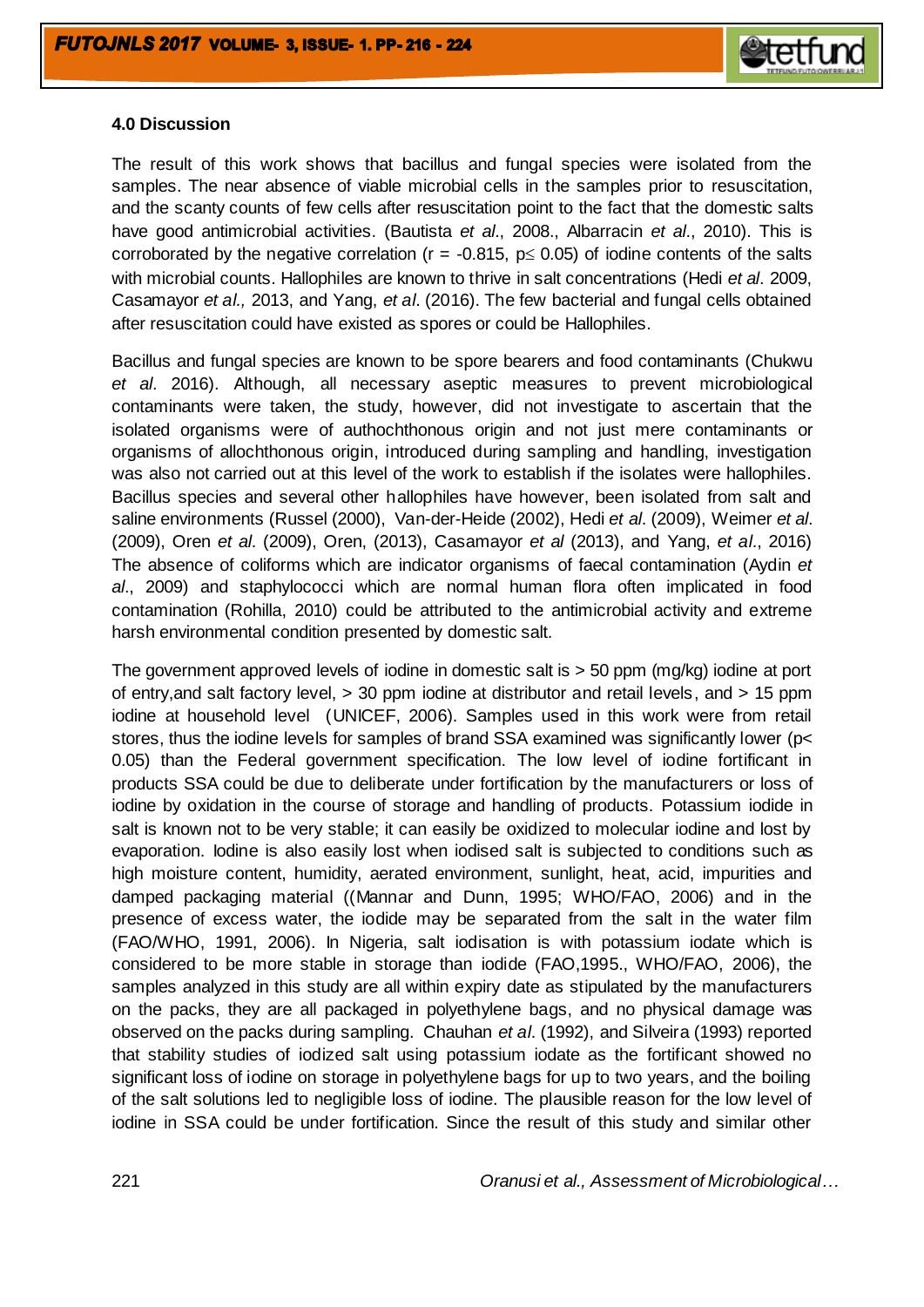

reports confirmed the stability of potassium iodate fortificants (Mannar and Dunn, 1995, WHO/FAO,2006).

The level of iodine in samples of salt brand SSB examined was higher than the recommended 30.0 mg/kg sample at distributor and retail levels, although this is lower than the 50 mg iodine/kg salt stipulated for iodisation at production level (Mannar and Dunn, 1995; UNICEF, 2006).This could mean non-compliance to standard specification. Food fortification requires standards to ensure consistency across an industry, and ensure that fortification levels meet international recommendations and micronutrient requirements of the population at safe levels based on evidence. These standards can therefore serve as the basis for quality control and monitoring of industry practices (Sablah, et al., 2013. Standardization is pertinent because as much as adverse effects would be present at very low intakes because of a deficiency condition, which would decrease in severity with an increase in intake, adverse effects would also be present at high intakes because of toxicity, which would increase in severity with an increase in the dose (FAO,1995; Renwick, 2006; Shenkin, 2006). It is important for salt iodisation to be restricted to standard specifications because iodine intakes of up to 1mg (1000/g) per day are tolerated by most people. Nevertheless, evidence abound that an acute, excessive increase in iodine intake can increase the risk of iodine toxicity in susceptible individuals resulting in iodine-induced hyperthyroidism (IIH) and lodine-induced thyroiditis (WHO/FAO, 2006).

## **Conclusion**

Food condiments including domestic salt could be veritable source of microbial contaminants to food, specifically were such condiment can be added to processed food prior to consumption ie condiments used as ready to eat food (RTF). Micronutrients play a central part in metabolism and in the maintenance of tissue function. An adequate intake therefore is necessary, but provision of excess supplements to people who do not need them may be harmful (Shenkin, 2006). There is need for effective legislation and strict monitoring of food fortification at all levels to ensure compliance to standards and specifications. Adherence to good manufacturing practices and hazard analysis and quality control precepts are imperative to effective food fortification programmes.

## **References**

- Albaraccin, W., Ivan, C., Raul, G. & Jose, M. (2010). Salt in food processing, usage and reduction – A review. *International Journal of Food Science and Technology,* 46, 1329-1336.
- Allen, L., DeBenoist, B., Dary, O. & Hurrell, R. (2003). Guidelines on food fortification with micronutrients for the control of micronutrient malnutrition. Geneva, Department of Nutrition for Health and Development, World Health Organization.
- Ashwini, K. N., Prem, R. S., Basanta, G., Madhab, L., David, A. B. & Nirmal, B. (2013). Household salt iodine content estimation with the use of rapid test kits and iodometric titration methods. *Journal of Clinical and Diagnostic Research,* 7(5), 892-895.
- Aydin, A., Paulsen, P. & Smulders, F. J. M. (2009). The physico-chemical and microbiological properties of wheat flour in Thrace. *Turk. J. Agric. For.,* 33, 445 – 454.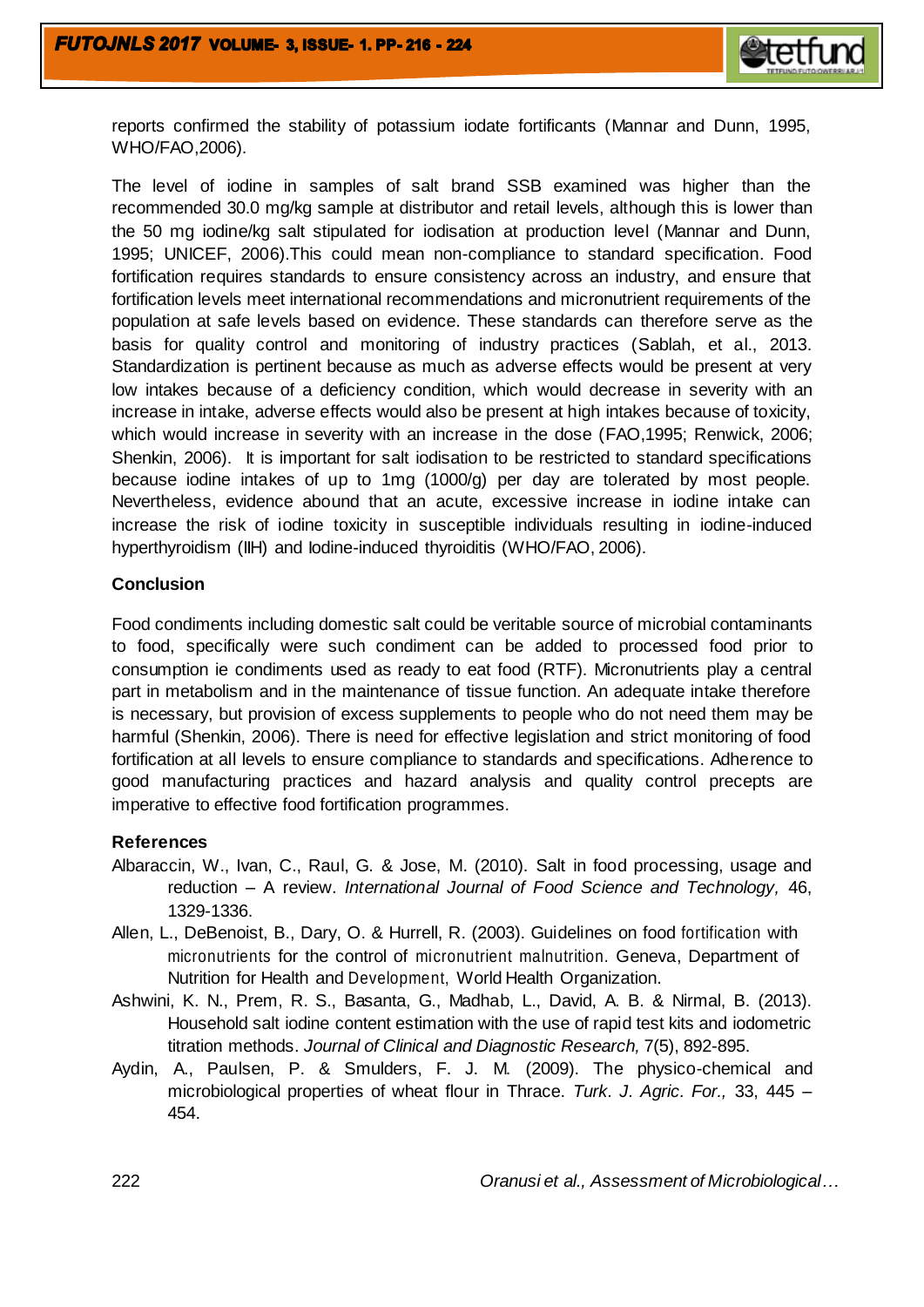

- Bautista, J., Arroyo, N., Duran, M. & Garrido, A. (2008). Individual effects of sodium, potassium, calcium, and magnesium chloride salts on *Lactobacillus pentosus* and *Saccharomyces cerevisiae* growth. *Journal of Food Protection,* 71**,**1412–1421.
- Casamayor, E. O., Triado-Margarit, X. & Castaneda, C. (2013). Microbial biodiversity in saline shallow lakes of the Monegros Desert, Spain. *FEMS Microbiol. Ecol.,* 85, 503– 518. DOI: 10.1111/1574-6941.12139
- Chauhan, S. A., Bhatt, A. M., Bhatt, M. P. & Majeethia, K. M. (1992).Stability of iodized salt with respect to iodine content. *Research and Industry,* 37 (1), 38 – 41.
- Chukwu, U., Braide, W., Anosike, S. O. & Oranusi, S. (2016). Determination of microbial quality, vitamin a and iron contents in some fortified food stuff products sold in Nigeria. *Journal of Industrial Research and Technology, 5* (1), 1- 11.
- EuSalt Sodium Chloride Analytical Standard (2005). Determination of total iodine titrimetric method with sodium thiosulphate. European Salt Producers' Association, EuSalt/AS 002-2005. www.eusalt.com
- FAO/WHO (1991).Consideration of iodisation of salt.CX/ NFSDU 91/13. FAO, Rome.
- FAO/WHO (1994). Methods of analysis and sampling. Joint FAO/WHO Food Standards Programme Codex Alimentarius Commission, Vol. 13, (2<sup>nd</sup> ed.)
- FAO (1995). Micronutrient fortification of food: Technology and quality control. FAO Technical consultation on food fortification: Technology and quality control Rome, Italy, 20-23 November 1995. Available at FAO corporate document repository[.http://web.archive.org/web/2](http://web.archive.org/web/)0140827002540/http:/www.fao.org/documents
- FFI (Food Fortification Initiative (2017). [http://ffinetwork.org/why\\_fortify/index.html.](http://ffinetwork.org/why_fortify/index.html) Accessed, 25/04/2017.
- GAIN (Global Alliance for Improved Nutrition (2014). Universal salt iodization (USI) in Nigeria. http://www.gainhealth.org/knowledge-centre/project/universal-salt-iodizationusi-nigeria/Accessed 20/04/2017
- GAIN (2016). Food fortification critical to food security in Nigeria. http://www.gainhealth.org/ knowledge-centre/food-fortification-critical-to-food-security-in-nigeria/ Accessed 20/04/2017
- Hedi, A., Sadfi, N., Marie-Laure, F., Rebib, H., Jean-Luc, C., Ollivier, B. & Boudabous, A. (2009). Studies on the biodiversity of halophilic microorganisms isolated from El-Djerid salt lake (Tunisia) under aerobic conditions. *International Journal of Microbiology,* 2009, Article ID 731786: 2-18. doi:10.1155/2009/731786
- ICSMF (International Commission on Microbiological Specifications for Foods (1996). Microorganisms in foods 5: Microbiological specifications of pathogens.
- Jolt, J. G., Krieg, N. R., Sneath, P. H. A., Stanley, J. T. & Williams, S. T. (1994). Bergey's manual of systematic bacteriology, 9th ed. Williams & Wilkins Co. Baltimore, Maryland
- Mannar, M. G. V. & Dunn, J. T. (1995). Salt iodization for the elimination of iodine deficiency. International Council for the Control of Iodine Deficiency Disorders. Available from: URL:<http://www.people.virginia.edu/> jtd/iccidd/iodman/iodman.htm
- NDHS (Nigeria Demographic and Health Survey (2008). In National planning commission, ICF Macro 2009, Abuja, 179-180.
- Nwankwo, R. N., Williams, B. & Agim, M. (2016). Evaluation of iodine content and suitability of common salts sold in Mubi metropolis. *Greener Journal of Epidemiology and Public Health*, 4(1), 9-12, http://doi.org/10.15580/GJEPH.2016.1.120415165.